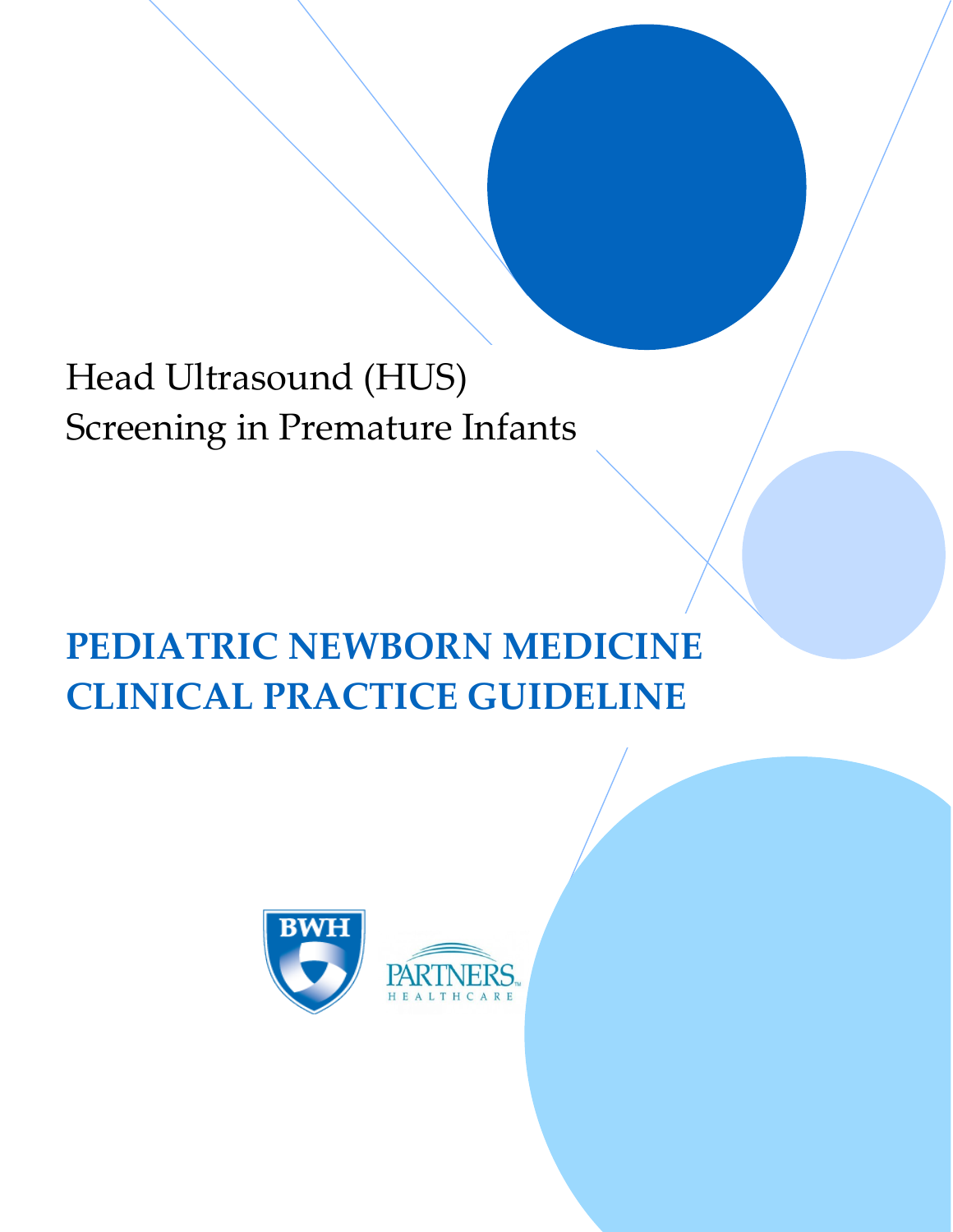

## **Clinical Practice Guideline:** Head Ultrasound (HUS) Screening in Premature Infants

## **Points of emphasis/Primary changes in practice:**

- 1- Clear indications for HUS screening in asymptomatic premature infants
- 2- Identification of the timing and frequency of HUS screening

3- Expanding the measurements performed on HUS and providing recent reference values.

## **Rationale for change:**

Although HUS is routinely used in NICU, there has not been an updated guideline to minimize variability in practice.

## **Questions? Please contact: The Neurocritical Care Working Group**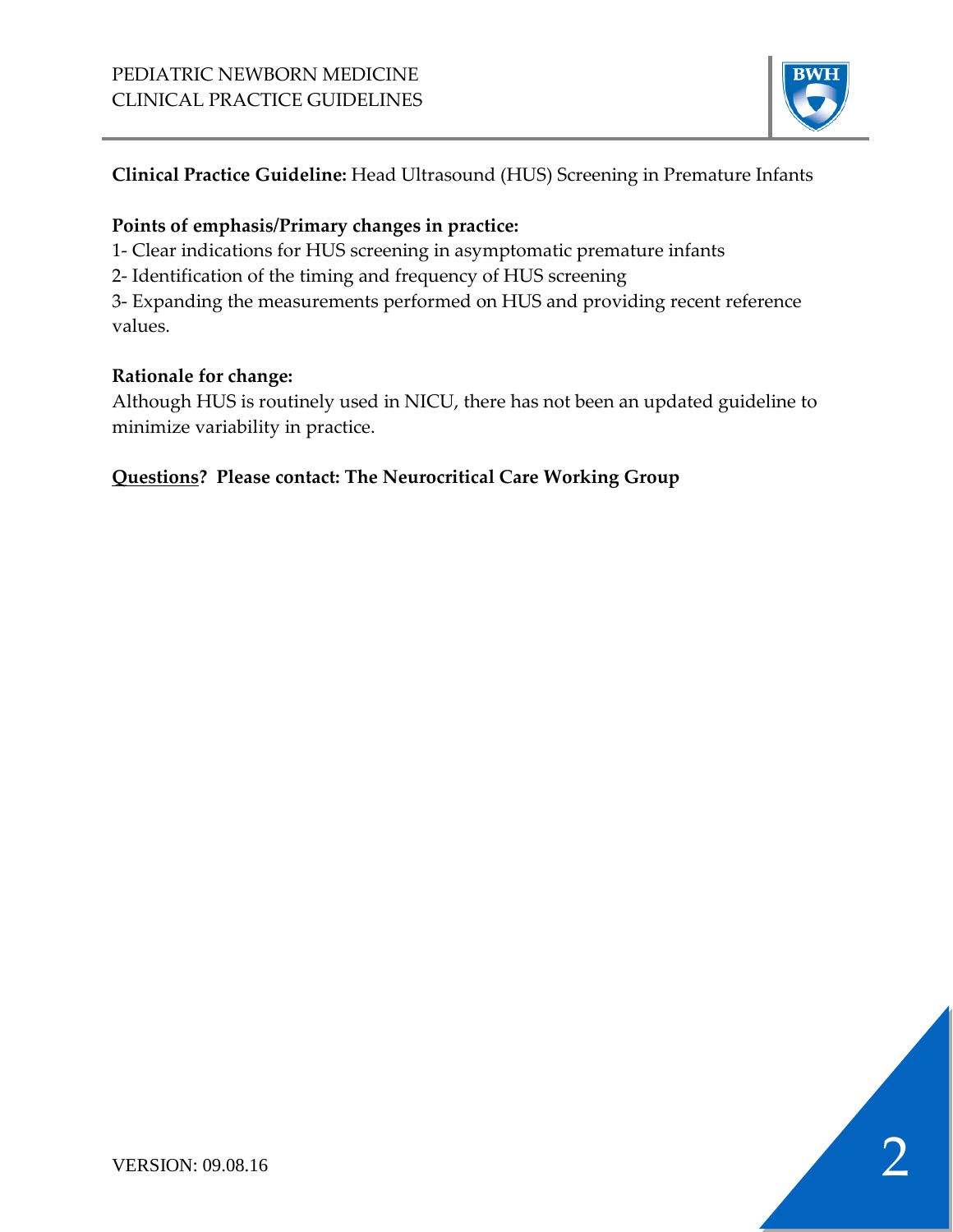## PEDIATRIC NEWBORN MEDICINE CLINICAL PRACTICE GUIDELINES



| <b>Clinical Guideline Name</b> | Head Ultrasound (HUS) Screening in Premature Infants                        |
|--------------------------------|-----------------------------------------------------------------------------|
|                                |                                                                             |
| <b>Effective Date</b>          | September 19, 2016                                                          |
|                                |                                                                             |
| <b>Revised Date</b>            |                                                                             |
|                                |                                                                             |
| <b>Contact Person</b>          | Medical Director, NICU                                                      |
|                                |                                                                             |
| <b>Approved By</b>             | Department of Pediatric Newborn Medicine Clinical Practice Council 09/08/16 |
|                                | CWN PPG _ 08/31/16                                                          |
|                                | BWH SPP Steering 09/21/16                                                   |
|                                | Nurse Executive Board/CNO_9/26/16                                           |
| <b>Keywords</b>                | Head ultrasound- cranial ultrasound- IVH - PVL -PHVD                        |
|                                |                                                                             |

**This is a clinical practice guideline. While the guideline is useful in approaching the use of HUS screening in premature infants, clinical judgment and / or new evidence may favor an alternative plan of care, the rationale for which should be documented in the medical record.**

#### **Introduction**

The incidence of Germinal Matrix- Intraventricular Hemorrhage (GM-IVH) in very low birth weight infants (< 1500 grams at birth ) is about 25% with the incidence of the severest forms of IVH (grades III and IV) being approximately 5%. About 50% of infants with GM-IVH are "clinically silent" and show no abnormal signs indicative of the lesion.  $1-3$  About 30–50% of infants with a large IVH develop post-hemorrhagic ventricular dilatation (PHVD) and around 20–40% of infants with a severe GMH–IVH will consequently need a permanent ventriculoperitoneal shunt. 4,5 On the other hand, periventricular leukomalacia seems to be the most important determinant of neurologic morbidity seen in preterm infants who survive the neonatal period. Although the cystic form, with focal necrotic lesions, is usually associated with the development of cerebral palsy (CP) in infancy, the more diffuse form, which is not well visualized with cranial ultrasound, may relate to cognitive and behavioral problems.<sup>6</sup> Finally, in more recent years, cerebellar hemorrhage has been recently recognized as an important complication of extreme prematurity and is associated with increased morbidity and mortality.<sup>7,8</sup>

Neurodevelopmental impairments.<br>VERSION: 09.08.16 Head ultrasound via the cranial fontanels allows for rapid bedside evaluation of the neonatal brain. The standard views for HUS are the sagittal and coronal views through the anterior fontanel. In addition, the mastoid fontanel allows better visualization of the posterior fossa and brainstem <sup>9,10</sup>, while the posterior fontanel allows for better visualization of the trigone and occipital horn of the lateral ventricles as well as the posterior fossa.<sup>11</sup> Major abnormalities on HUS (including grade III to IV IVH, or cystic PVL) are predictive of cerebral palsy and neurodevelopmental impairments. 12-19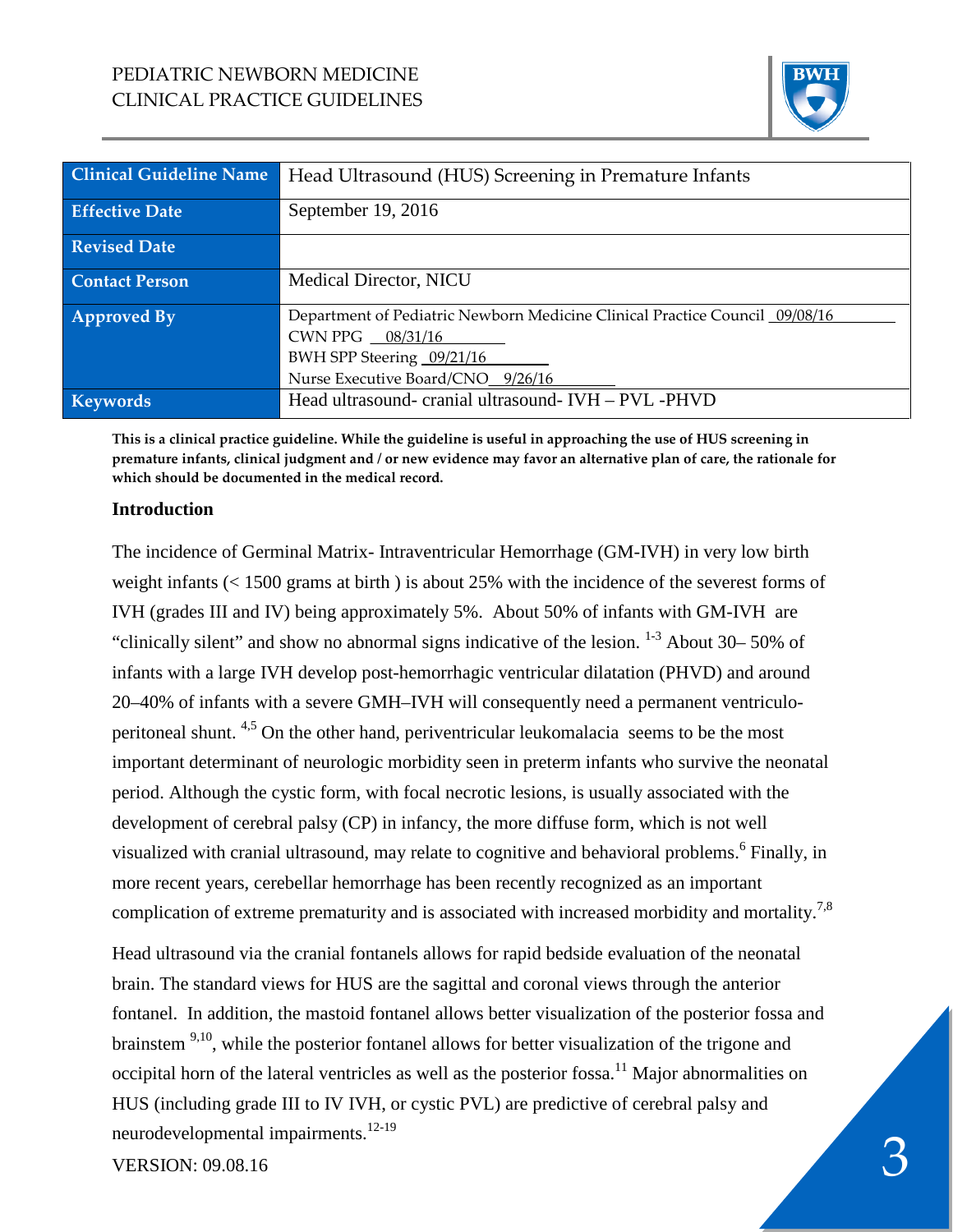

#### **Role of HUS screening in Premature Infants**

#### **1- Germinal Matrix- Intraventricular Hemorrhage (GM-IVH)**

The classic grading system of GM- IVH was initially described by Papile et al.<sup>20</sup> Findings were graded on a scale from I to IV. Periventricular hemorrhagic infarction is the term that substituted "grade IV IVH" as it represents a distinct pathological entity caused by obstruction of blood flow in the terminal veins leading to venous infarction and hemorrhage into the surrounding tissue.<sup>21,22</sup> The onset of GM-IVH on HUS is by the first day of life in at least 50% of affected infants, with up to 90% of lesions present by 72 hours  $^{23,24}$  and all lesions visible by 7 days.<sup>12</sup> However, further *progression of an initial IVH* occurs in approximately 20% to 40% of the affected infants, with the maximal extent generally seen by 3 to 5 days after the initial diagnosis.<sup>25,26</sup>

#### **2- Ventriculomegaly**

Ventriculomegaly is detected by HUS with excellent sensitivity.<sup>27</sup> Levene described a ventricular index that is defined as the distance in millimeters between the midline and lateral border of the smaller lateral ventricle in the coronal plane at the level of the foramen of Monro.<sup>28</sup> Ventricular diameter > 4 mm above the 97th percentile is considered severe and has been used as an inclusion criterion for different studies as a marker of progressive ventricular dilatation requiring intervention.<sup>29-31</sup> An updated graph with more extremely immature infants from 23 weeks GA was recently published.<sup>32</sup> Davies et al.  $33$  proposed a more detailed methodology that includes measuring different distances including anterior horn width (AHW), thalamo-occipital distance (TOD), third ventricle width and fourth ventricle width and length. A newer reference range was also published in 2012. 34

#### **3- White Matter Injury (Periventricular Leukomalacia)(PVL)**

White matter injury appears on HUS as increased periventricular echogenicity that may or may not develop into cysts. Cyst development (c-PVL) is often not detectable by HUS until 4 to 6 weeks following injury as coagulation necrosis and cellular loss evolve over time. It is to be noted that the incidence of c-PVL has declined significantly over the years.<sup>35</sup> White matter injury is better identified and evaluated using MRI. Term equivalent MRI is indicated for premature infants at highest risk for brain injury.<sup>36</sup>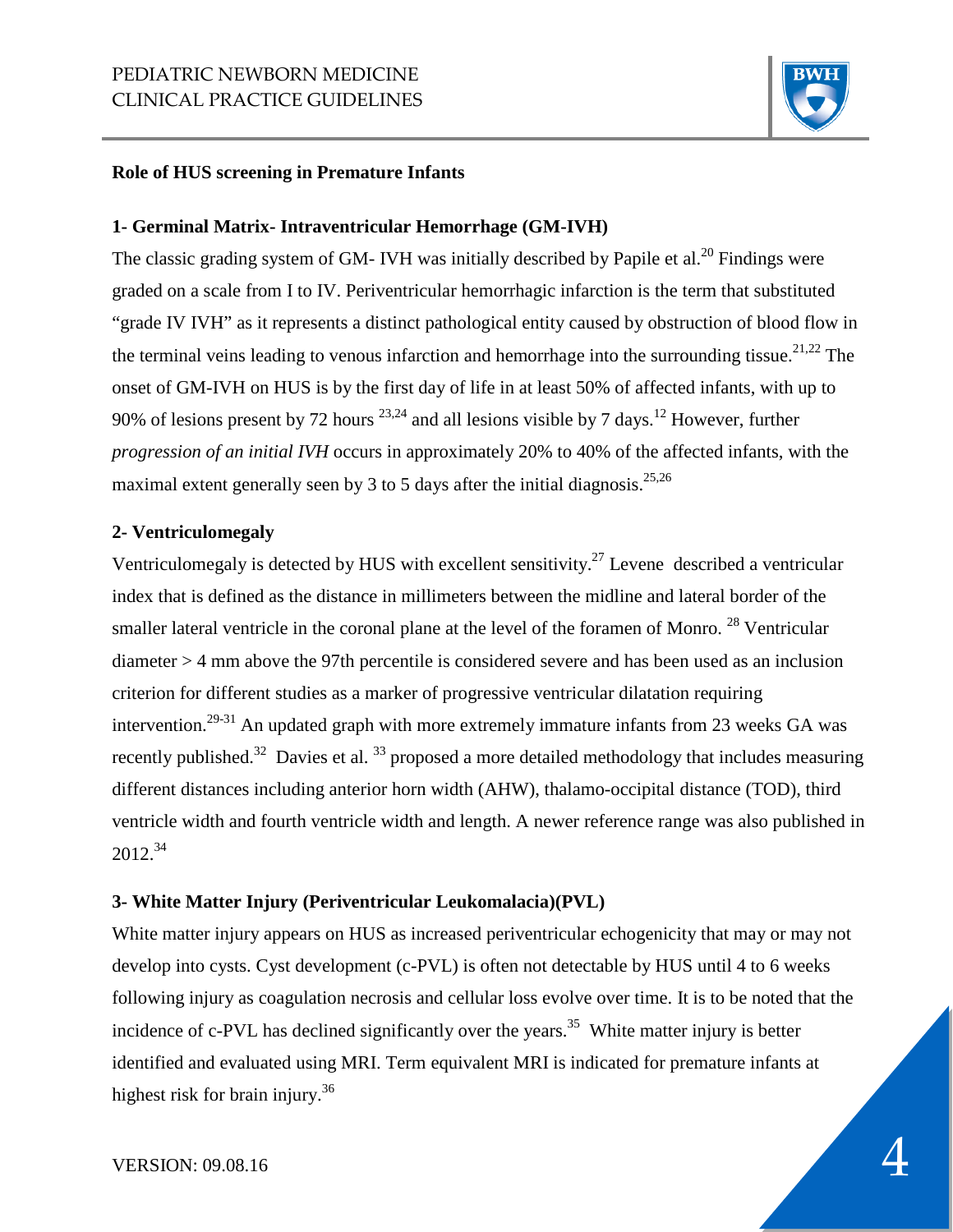

#### **4- Cerebellar Hemorrhage**

The sensitivity and specificity of HUS to detect cerebellar hemorrhage is variable because the cerebellum is echogenic and often difficult to distinguish from infarctions and hemorrhages. With careful attention to asymmetry in echogenicity and the use of mastoid or posterior fontanelle views, these lesions are more easily visualized.<sup>37,38</sup>

#### **Imaging Protocols**

There is no universally accepted protocol for HUS screening in the preterm infant. The Report of the Quality Standards Subcommittee of the American Academy of Neurology and the Practice Committee of the Child Neurology Society states: "Routine screening cranial ultrasonography should be performed on all infants of 30 weeks' gestation once between 7 and 14 days of age and should be optimally repeated between 36 and 40 weeks' postmenstrual age".<sup>39</sup> In Europe, HUS may be done more frequently. Some centers perform HUS as soon as possible after admission, at least once a week until discharge, and again at term equivalent during the first follow up visit.<sup>12</sup> This variation in frequency and timing of imaging may affect the ability of HUS to detect abnormality and subsequently predict outcome.

#### **Interpretation of Normal Head Ultrasound**

While head ultrasound is useful in detecting hemorrhage, ventricular dilatation and cystic changes, a "normal head ultrasound" does not exclude brain injury and does not imply normal outcome. In a report by NICHD, about one third of Extremely Low Birth Weight Infants with normal head ultrasounds had either significant mental developmental delay or cerebral palsy at the age of 18 to 22 months' corrected age. 40 This limitation should be acknowledged in documentation and in parents counselling.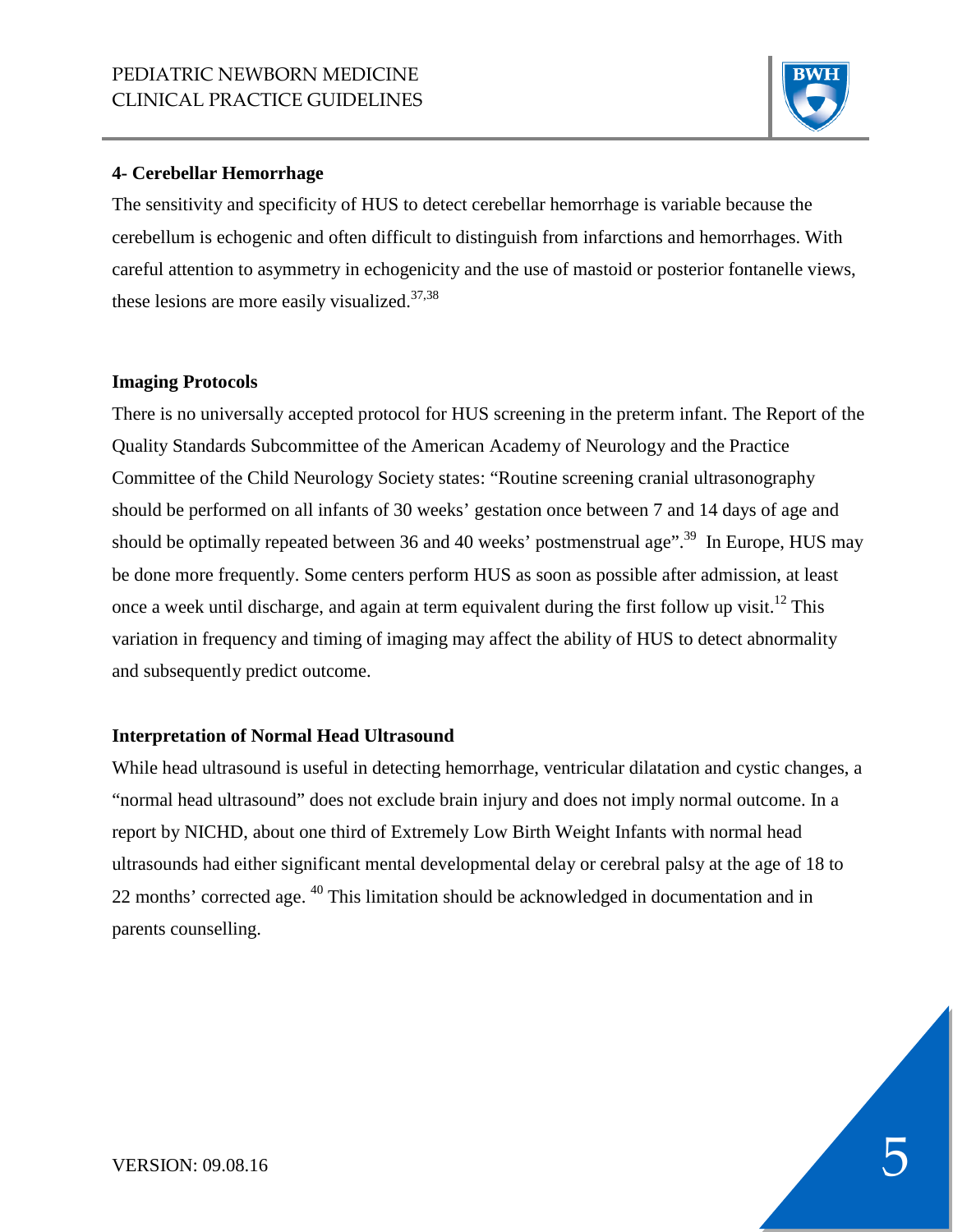

**The following guidelines were based on the consensus on the importance of HUS screening for premature infants at highest risk of brain injury. These guidelines are aimed at those with no clinical signs or symptoms. In presence of clinical signs or symptoms, suggestive of intracranial pathology, the clinician will request HUS regardless of screening criteria.** 

## **1. Purpose**

To provide guidelines for Head Ultrasound (HUS) Screening in premature infants admitted to BWH NICU.

## **2. Indications of HUS screening:**

- 1- Gestational Age < 32 weeks, or
- 2- Birth Weight < 1500 gm

## **3. Timing of Screening HUS:**

#### **a- Less than 28 weeks GA**

- 1- At 1 day of life
- 2- At 3 days of life
- 3- At 1 week of life
- 4- At 1 month of age
- 5- At 36 weeks' Postmenstrual age (if no term equivalent MRI completed)

## **b- From 28 weeks to less than 32 weeks GA**

- 1- At 3 days of life
- 2- At 1 week of life
- 3- At 1 month of age
- 4- At 36 weeks' Postmenstrual age (if no term equivalent MRI completed)

## **4. Frequency of HUS if abnormal:**

HUS will be repeated twice a week until abnormality is stable or resolving then routine US screening will be continued as scheduled.

However, in case of ventricular dilatation up to 3 HUS/week in the first 3 week of life will be considered.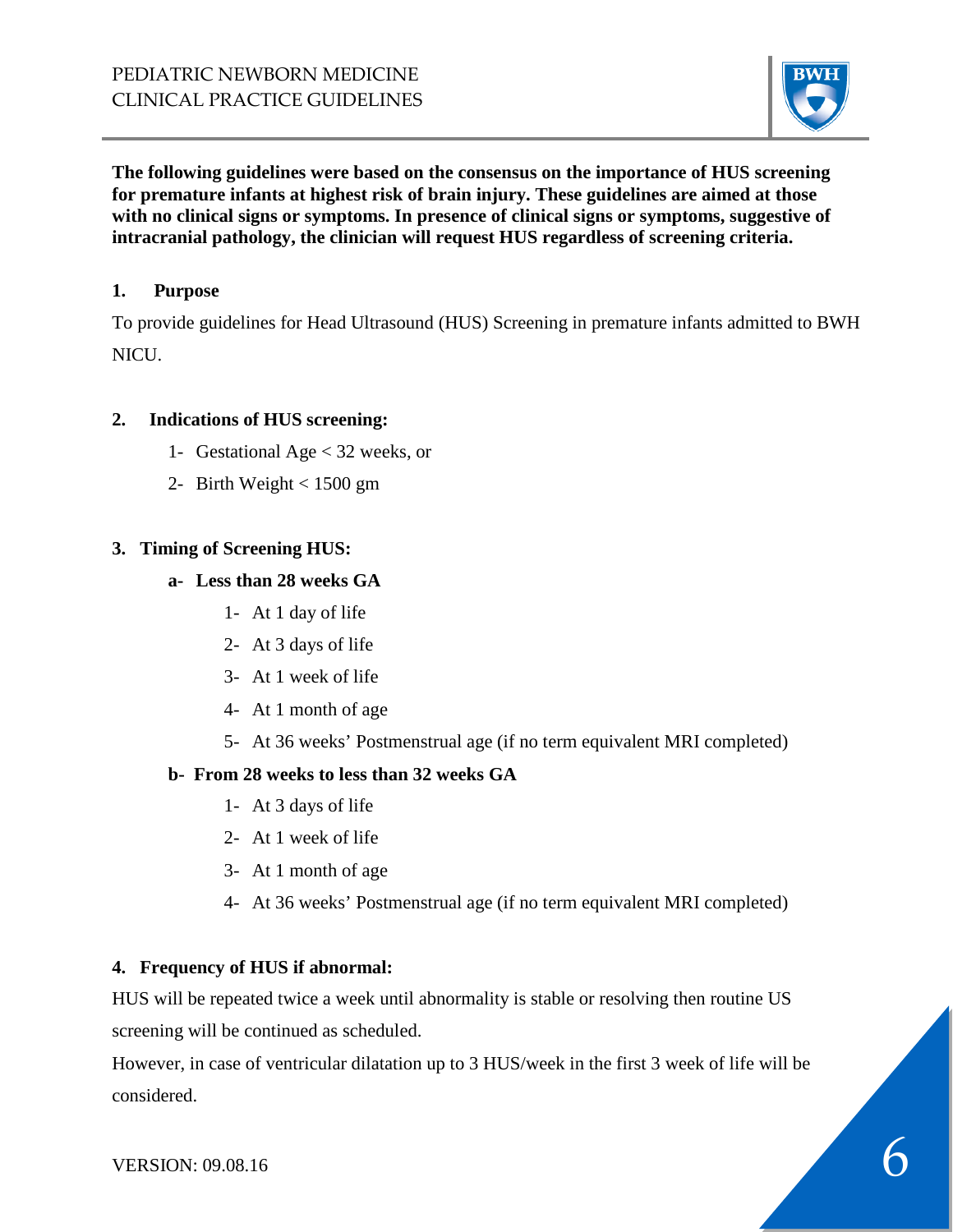

#### **5. Technical Guidelines:**

The following imaging protocol will be followed:

- Still and Video Clips Views:
	- o Anterior fontanelle
		- Coronal
		- **Sagittal**
		- **Parasagittal R and L**
	- o Posterior fontanelle view
	- o Mastoid view

#### **6. Measurements:**

In case of presence of intraventricular hemorrhage (IVH) the following measurements will be completed and reported as measurement in mm:

- 1- Ventricular Index (VI) (R and L)
- 2- Anterior Horn Width (AHW) (R and L)
- 3- Thalamo-occipital Distance (TOD) (R and L)

## **7. Appendix:**

**Summary of the Significance of Lateral Ventricles Measurement on Head Ultrasound**

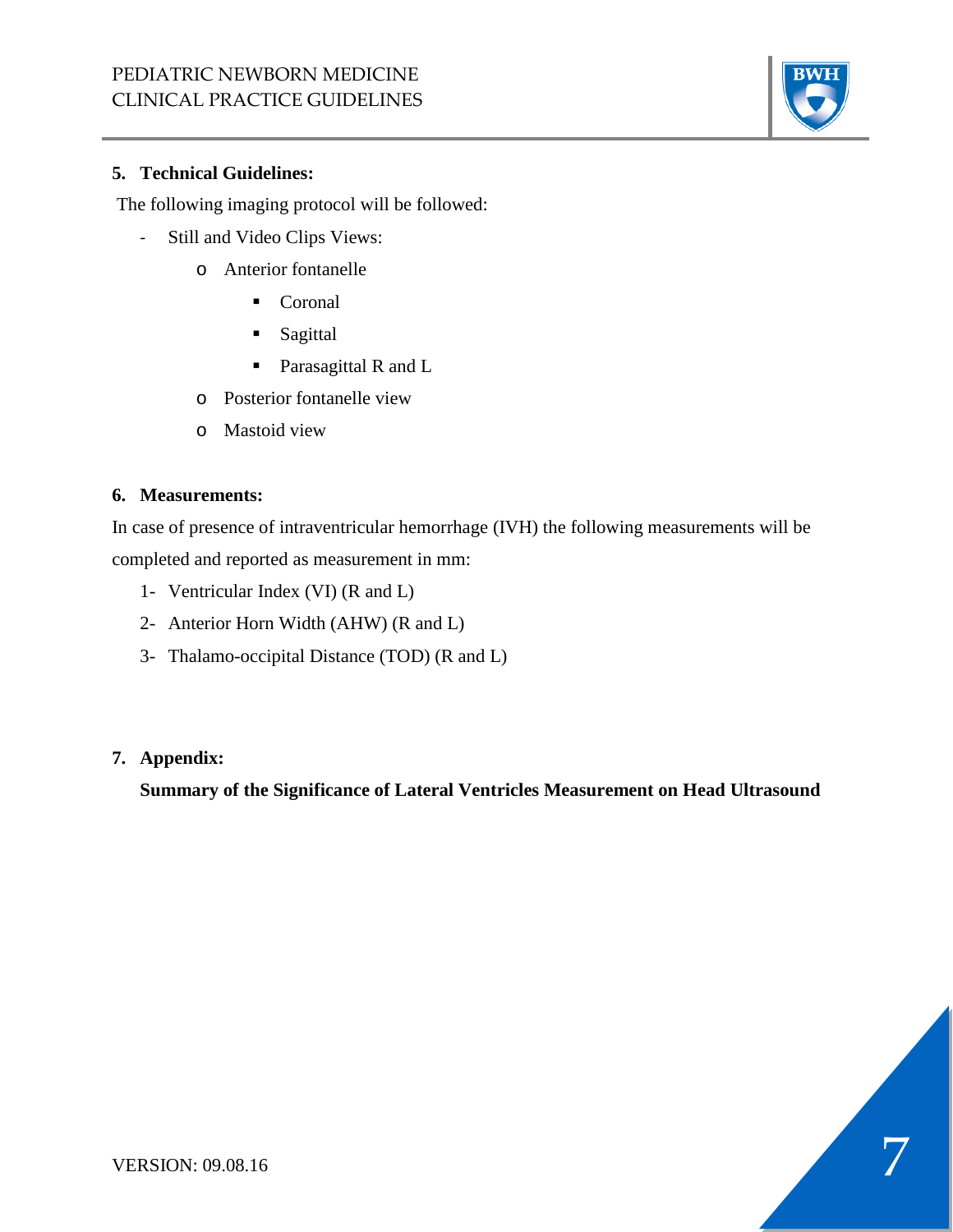

#### **Appendix 1: Ventricular Index (VI)**

**Definition:** The distance in millimeters between the midline and the lateral border of the anterior horn of lateral ventricles**.** It is measured in the coronal view at the level of foramen of Monro. (Figure 1A)



#### **Significance:**

**Normative Values:** Normative values has been established in 1981 using cross-sectional data from infants from 27-42 weeks GA. An updated graph with more extremely immature infants from 23 weeks GA was recently published  $32$  (Figure 1B)

Abnormal VI: VI > 4 mm above 97<sup>th</sup> percentile was reported to be associated with about 50–60% being shunt dependent, over 60% disabled, and around 20% mortality. <sup>41</sup> For that reason, VI > 4 mm above 97<sup>th</sup> percentile was used as intervention criteria for many trials  $^{29,31,42}$ 

However, in a retrospective study, early intervention (**VI > 97th percentile**) was associated with 16% need for VP shunt compared to 62% if late intervention (VI > 4 mm above  $97<sup>th</sup>$  percentile) criteria was used  $43$ 

**In the ongoing ELVIS (**early versus late ventricular intervention study) **study:**

- Criteria for early intervention are: VI > p97 +AHW >6 mm and/or TOD >24mm
- Criteria for late intervention are:  $VI > p97 + 4mm$  and AHW >10 mm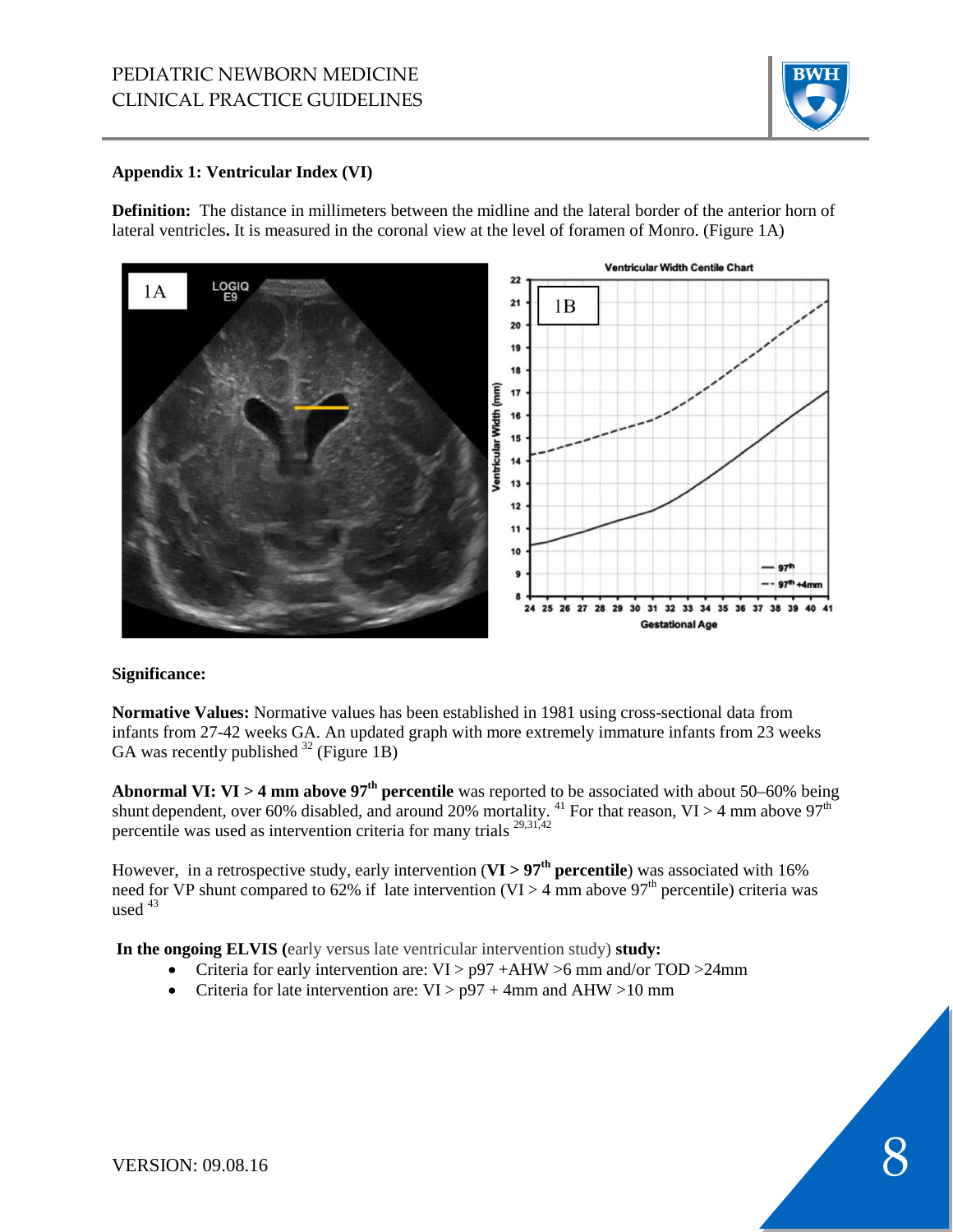

#### **Appendix 2: Anterior Horn Width (AHW)**

**Definition:** The distance in millimeters between the medial wall and floor of the lateral ventricle. It is measured at the widest point of the anterior horn of the lateral ventricles, in the coronal view at the level of foramen of Monro. (Figure 2A and 2B)<sup>44</sup>



#### **Significance:**

Rounding "ballooning" of the frontal horns and an increase in AHW could be an early sign of increased ICP. While several authors reported no or just minimal change in AHW with GA, an evident increase in AHW was noted by others <sup>45</sup>

**Normative Values:** Figure 2C can be used in first HUS while figure 2D can be used for follow up.<sup>34</sup> **AWH of 5 or less is acceptable**. In the majority of neonates, the AHW is less than 3 mm. An AHW between 3 and 5 mm was not associated with neurodevelopmental impairment at a single follow up visit in a small group of 13 infants within the first year of life.  $46$ 

**Abnormal AHW:** Values **exceeding 6 mm,** however, are associated with ventricular ballooning and might suggest the need for treatment.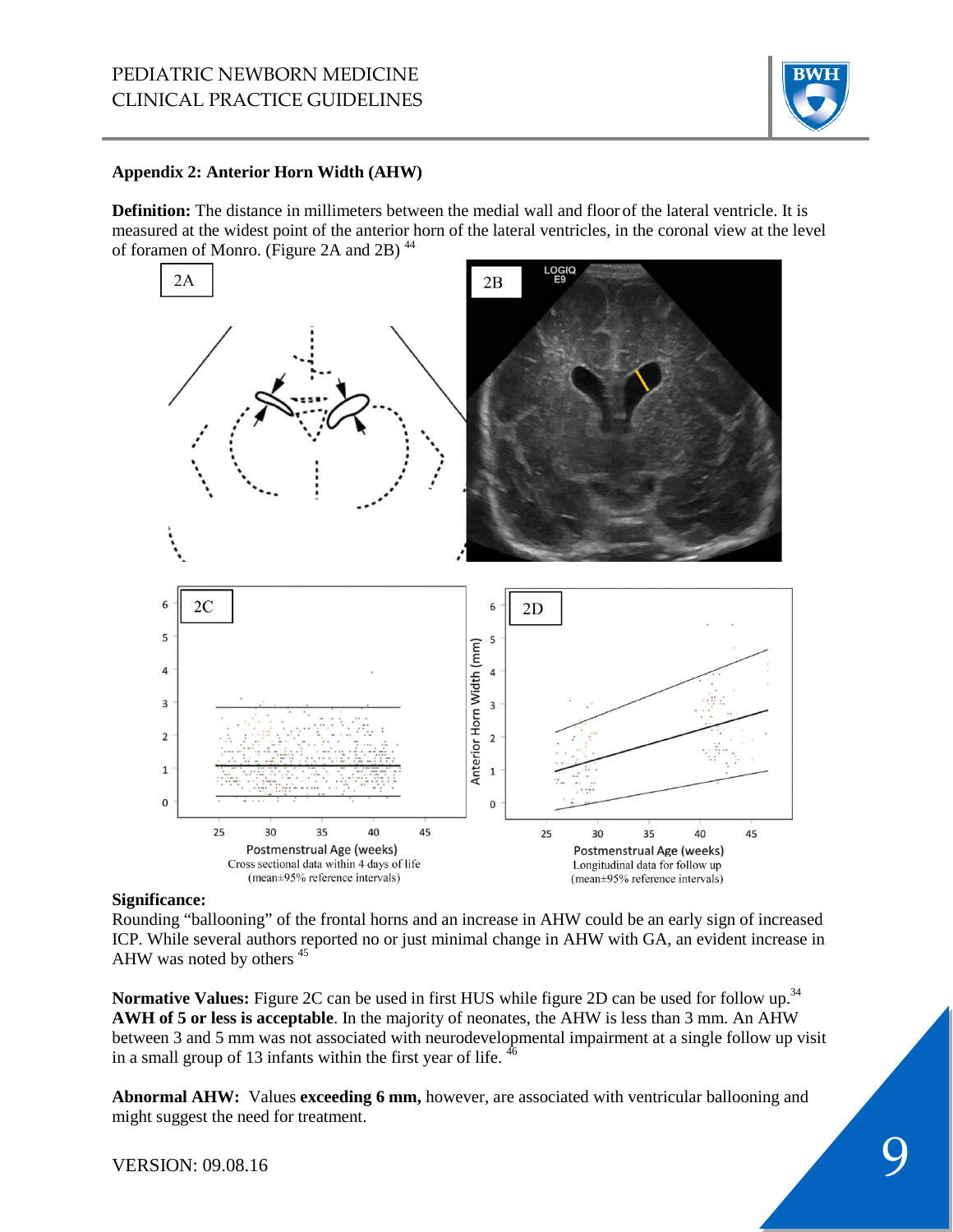## PEDIATRIC NEWBORN MEDICINE CLINICAL PRACTICE GUIDELINES



#### **Appendix 3: Thalamo-occipital Distance (TOD)**

**Definition:** is the distance in mm from the outermost point of the thalamus, at itsjunction with the choroid plexus, to the outermost part of the occipital horn posteriorly in the oblique parasagittal view. (Figure  $3A$  and  $3B$ )<sup>44</sup>



#### **Significance:**

Enlargement of Occipital horn is usually could be detected before is usually more significant than anterior horn dilatation. Sometimes, it may represent the only site of ventricular dilatation. Whether it is stable across GA has been controversial 45

**Normative Values:** Figure 3C can be used in first HUS while figure 3D can be used for follow up.34 According to Davies et al., the mean is  $16.7 \pm 4$  mm (Range 8.7-24.7)<sup>44</sup>

**Abnormal TOD:** Based on multiple references a **value ≥ 25 mm** is considered abnormal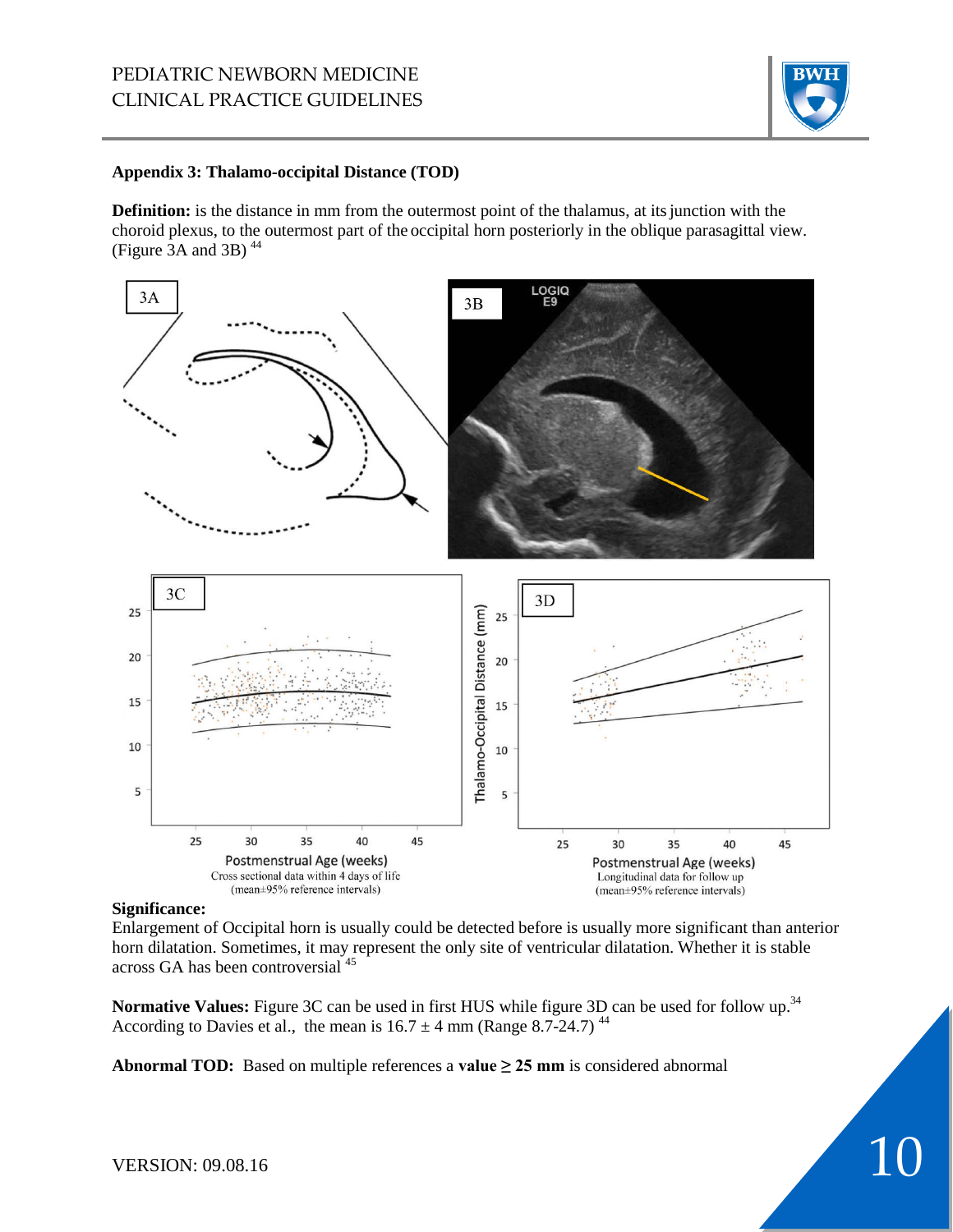

### **References:**

- 1. Dubowitz LM, Levene MI, Morante A, Palmer P, Dubowitz V. Neurologic signs in neonatal intraventricular hemorrhage: a correlation with real-time ultrasound. J Pediatr 1981;99(1):127-133
- 2. Lazzara A, Ahmann P, Dykes F, Brann AW, Jr., Schwartz J. Clinical predictability of intraventricular hemorrhage in preterm infants. Pediatrics 1980;65(1):30-34
- 3. Kadri H, Mawla AA, Kazah J. The incidence, timing, and predisposing factors of germinal matrix and intraventricular hemorrhage (GMH/IVH) in preterm neonates. Childs Nerv Syst 2006;22(9):1086-1090
- 4. de Vries LS, Brouwer AJ, Groenendaal F. Posthaemorrhagic ventricular dilatation: when should we intervene? Arch Dis Child Fetal Neonatal Ed 2013;98(4):F284-285
- 5. Adams-Chapman I, Hansen NI, Stoll BJ, Higgins R. Neurodevelopmental outcome of extremely low birth weight infants with posthemorrhagic hydrocephalus requiring shunt insertion. Pediatrics 2008;121(5):e1167-e1177
- 6. Volpe JJ. Neurobiology of periventricular leukomalacia in the premature infant. Pediatr Res 2001;50(5):553-562
- 7. Limperopoulos C, Benson CB, Bassan H, et al. Cerebellar hemorrhage in the preterm infant: Ultrasonographic findings and risk factors. Pediatrics 2005;116(3):717-724
- 8. Limperopoulos C, Bassan H, Gauvreau K, et al. Does cerebellar injury in premature infants contribute to the high prevalence of long-term cognitive, learning, and behavioral disability in survivors? Pediatrics 2007;120(3):584-593
- 9. Buckley KM, Taylor GA, Estroff JA, et al. Use of the mastoid fontanelle for improved sonographic visualization of the neonatal midbrain and posterior fossa. Am J Roentgenol 1997;168(4):1021-1025
- 10. Luna JA, Goldstein RB. Sonographic visualization of neonatal posterior fossa abnormalities through the posterolateral fontanelle. Am J Roentgenol 2000;174(2):561- 567
- 11. Correa F, Enriquez G, Rossello J, et al. Posterior fontanelle sonography: an acoustic window into the neonatal brain. AJNR Am J Neuroradiol 2004;25(7):1274-1282
- 12. De Vries LS, Van Haastert ILC, Rademaker KJ, Koopman C, Groenendaal F. Ultrasound abnormalities preceding cerebral palsy in high-risk preterm infants. J Pediatr 2004;144(6):815-820
- 13. Vohr BR, Msall ME, Wilson D, et al. Spectrum of gross motor function in extremely low birth weight children with cerebral palsy at 18 months of age. Pediatrics 2005;116(1):123-129
- 14. Ancel PY, Livinec F, Larroque B, et al. Cerebral palsy among very preterm children in relation to gestational age and neonatal ultrasound abnormalities: the EPIPAGE cohort study. Pediatrics 2006;117(3):828-835
- 15. Wood NS, Costeloe K, Gibson AT, et al. The EPICure study: associations and antecedents of neurological and developmental disability at 30 months of age following extremely preterm birth. Arch Dis Child Fetal Neonatal Ed 2005;90(2):F134-140
- 16. Vohr BR, Wright LL, Poole WK, McDonald SA. Neurodevelopmental outcomes of extremely low birth weight infants <32 weeks' gestation between 1993 and 1998. Pediatrics 2005;116(3):635-643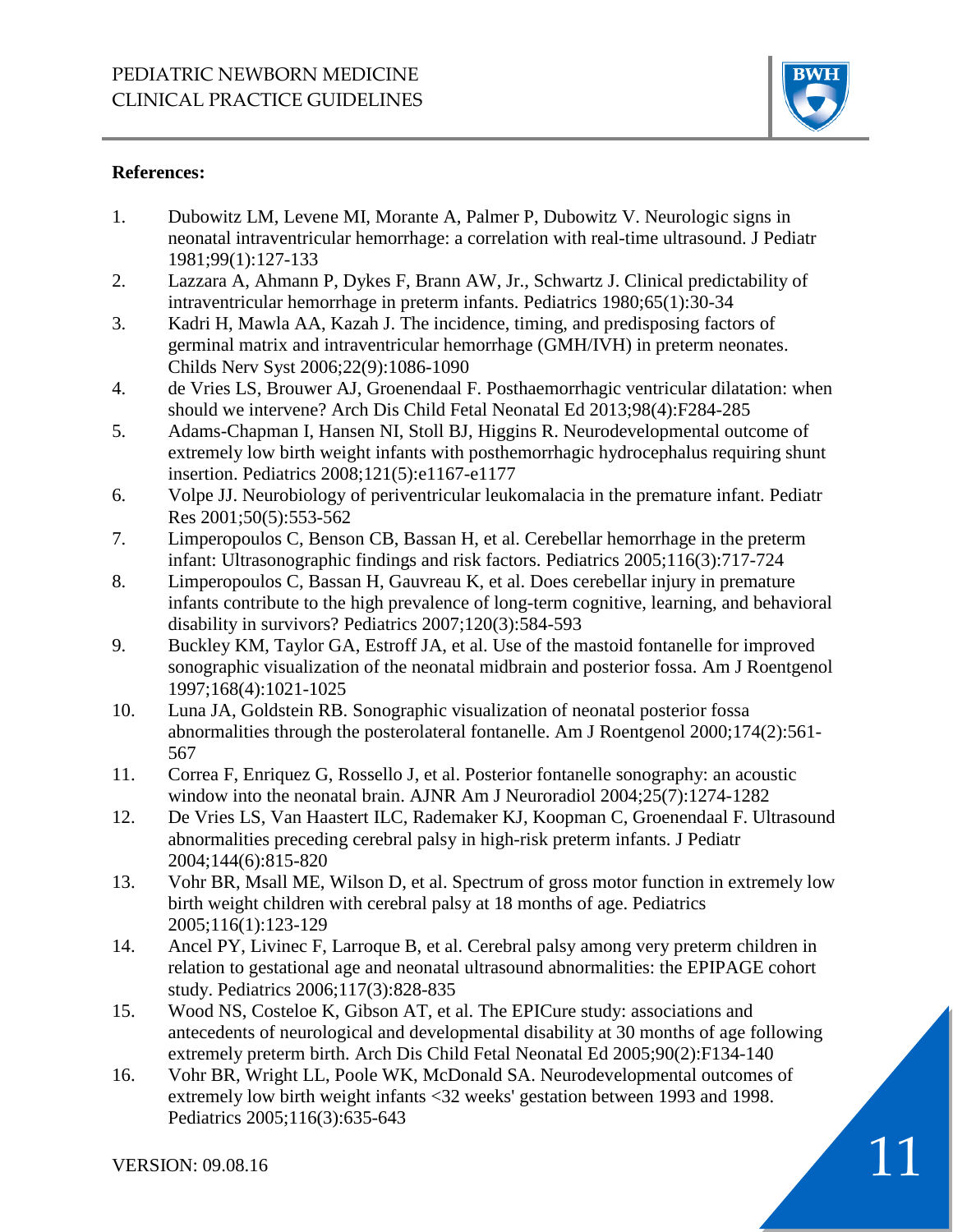

- 17. Pinto-Martin JA, Whitaker AH, Feldman JF, Van Rossem R, Paneth N. Relation of cranial ultrasound abnormalities in low-birthweight infants to motor or cognitive performance at ages 2, 6, and 9 years. Dev Med Child Neurol 1999;41(12):826-833
- 18. Stewart A, Kirkbride V. Very preterm infants at fourteen years: relationship with neonatal ultrasound brain scans and neurodevelopmental status at one year. Acta Paediatr Suppl 1996;416:44-47
- 19. Taylor HG, Klein N, Drotar D, Schluchter M, Hack M. Consequences and risks of <1000-g birth weight for neuropsychological skills, achievement, and adaptive functioning. J Dev Behav Pediatr 2006;27(6):459-469
- 20. Papile L-A, Burstein J, Burstein R, Koffler H. Incidence and evolution of subependymal and intraventricular hemorrhage: A study of infants with birth weights less than 1,500 gm. The Journal of Pediatrics 1978;92(4):529-534
- 21. Whitelaw A. Intraventricular haemorrhage and posthaemorrhagic hydrocephalus: pathogenesis, prevention and future interventions. Semin Neonatol 2001;6(2):135-146
- 22. Volpe JJ. Neurology of the newborn. 5th ed. Philadelphia: Saunders/Elsevier; 2008:xiv, 1094 p.
- 23. Paneth N, Pinto-Martin J, Gardiner J, et al. Incidence and timing of germinal matrix/intraventricular hemorrhage in low birth weight infants. Am J Epidemiol 1993;137(11):1167-1176
- 24. Perlman JM, Volpe JJ. Intraventricular hemorrhage in extremely small premature infants. Am J Dis Child 1986;140(11):1122-1124
- 25. Perlman JM, Volpe JJ. Cerebral blood flow velocity in relation to intraventricular hemorrhage in the premature newborn infant. J Pediatr 1982;100(6):956-959
- 26. Levene MI, de Vries L. Extension of neonatal intraventricular haemorrhage. Arch Dis Child 1984;59(7):631-636
- 27. Leijser LM, Srinivasan L, Rutherford MA, et al. Structural linear measurements in the newborn brain: accuracy of cranial ultrasound compared to MRI. Pediatr Radiol 2007;37(7):640-648
- 28. Levene MI. Measurement of the growth of the lateral ventricles in preterm infants with real-time ultrasound. Arch Dis Child 1981;56(12):900-904
- 29. Kennedy CR, Ayers S, Campbell MJ, et al. Randomized, controlled trial of acetazolamide and furosemide in posthemorrhagic ventricular dilation in infancy: followup at 1 year. Pediatrics 2001;108(3):597-607
- 30. Maertzdorf WJ, Vles JS, Beuls E, Mulder AL, Blanco CE. Intracranial pressure and cerebral blood flow velocity in preterm infants with posthaemorrhagic ventricular dilatation. Arch Dis Child Fetal Neonatal Ed 2002;87(3):F185-188
- 31. Whitelaw A, Pople I, Cherian S, Evans D, Thoresen M. Phase 1 trial of prevention of hydrocephalus after intraventricular hemorrhage in newborn infants by drainage, irrigation, and fibrinolytic therapy. Pediatrics 2003;111(4 Pt 1):759-765
- 32. Boyle M, Shim R, Gnanasekaran R, et al. Inclusion of extremes of prematurity in ventricular index centile charts. J Perinatol 2015;35(6):439-443
- 33. Davies MW, Swaminathan M, Chuang SL, Betheras FR. Reference ranges for the linear dimensions of the intracranial ventricles in preterm neonates. Arch Dis Child Fetal Neonatal Ed 2000;82(3):F218-223
- cerebral ventricles. Radiology 2012;262(1):224-233<br>VERSION: 09.08.16 12 34. Brouwer MJ, De Vries LS, Groenendaal F, et al. New reference values for the neonatal